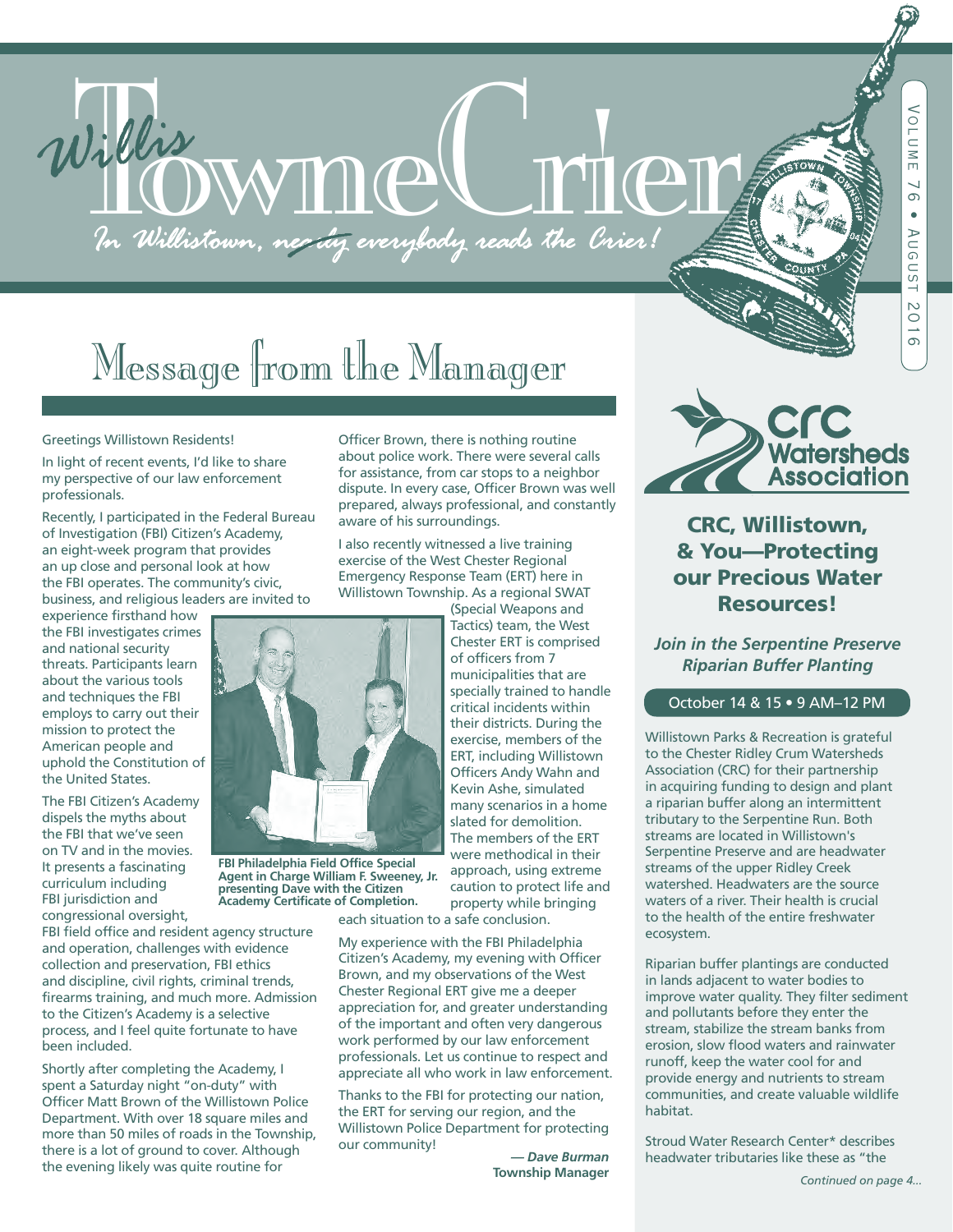# Okehocking Preserve Trails

# **Trail Assessment & Prescriptions Report**

The Parks & Recreation Department commissioned Penn Trails, a distinguished trail assessment, planning, construction, design, training, and management firm, to deliver a trail assessment and prescriptions report for the existing 5.75 mile multi-use trail system at Okehocking Preserve. The Penn Trails assessment expands upon the USDA Forest Service Trail Assessment and Condition Survey process, or TRACS. TRACS is the organization's required methodology for conducting trail inventory, condition assessment, and maintenance prescriptions for National Forest System trails.

The Penn Trails report on Okehocking, all 80 pages of it, contains very thorough

empirical data on current trail treadway and trail corridor conditions as well as an inventory of features contained within the trail corridor.

The report provides the Township with critical information needed to objectively determine the tasks and budget required to stabilize the trails for both sustainability and user enjoyment.

The Penn Trails assessment process observes and records the physical conditions of the trail's structural components. These observations are then related to "productivity factors" which determine the structural stability and sustainability. The assessed productivity factors for the Preserve trail system include linear grade, cross slope, side slope, trail tread surface, trail tread width, and trail corridor (clearing width and height). These data points are considered in the trail "prescriptions", or the practices selected and scheduled for

application to rehabilitate and maintain a particular trail segment. The trail system was assessed as 24 distinct sections.

Penn Trails also designed conceptual alignments for 2.25 additional miles of trails at Okehocking. Two of those trails have been mown into the native grass fields on the northeast and northwest corners of Route 3 and Delchester Road. An additional conceptual trail will be used to re-route the existing trail through the woods currently located above the Willistown Conservation Trust barn in the middle of the property.

# **Join the Okehocking Trail Corps!** *Get outside. Dig in the dirt. Smile :)*

The Parks and Recreation Department is establishing the Okehocking Trail Corps to implement the Penn Trails maintenance prescriptions. We'd like to have the different user groups of the Preserve represented in the Corps. Essentially, cross-

pollinating these groups will build camaraderie and a sense of community within the Trail Corps and during the user experience. These groups include hikers, dog walkers, runners, equestrians, artists, photographers, scouts, and birders. Earlier this summer Willistown Parks and Recreation hosted members of these groups at a presentation of the Penn Trails report and the accompanying software as well as a discussion of priority projects.

The end goal for the Okehocking Trail Corps is to rehabilitate and maintain the trails within parameters of ecological

protection so that all visitors may use the trails safely while building a strong sense of community around caring for and using the Preserve. It is incredibly rewarding to be a part of a trail team and see the benefit of a properly maintained or newly rerouted trail! Join the Okehocking Trail Corps by contacting Mary, Director of Parks & Recreation, at 610-647-5300 x224.

To view the Trail Assessment and Prescriptions Report and an interactive map, please go to www.willistown.pa.us, click on the Parks and Recreation Department button in the left-hand column, and go to Stewardship. On your mobile, go to the drop-down menu, click on Departments, Parks & Recreation, and Stewardship.

# **Penn Trails Bed and Tread Workshop** October 8 & 9 • 8:30 AM–4 PM

This two-day trail workshop focuses on bed and tread planning, layout, and construction of natural surface trails like those throughout Okehocking! The trail's intended uses, the design parameters determined by those uses, and materials and construction techniques along with ongoing trail maintenance will be covered.

Participants will experience expertly guided classroom learning and hands-on site experience working on an Okehocking trail. Lunch will be provided. Willistown Parks & Recreation hopes to have at least one representative from each user group participate in this free workshop, with the idea that they will become a part of the Okehocking Trail Corps. They will work with other workshop attendees to lead volunteers on projects. If you are interested in the Okehocking Trail Corps, the workshop, or both, please contact Mary, Director of Parks & Recreation, at Workshop space is limited, so contact Mary now! Pre-registration is required. 610-647-5300 x224 or mhundt@willistown.pa.us.

# Introducing The Tree Fort @ Garrett Mill!

**We are pleased to announce that "The Tree Fort" is now open at Willistown Township's Garrett Mill Park! The previous system served our residents very well for over 20 years—let's hope The Tree Fort, so named because of its canopy-like roofs, lasts just as long! The public may rent the pavilion and fields at Garrett Mill Park, and some of our other parks, through the Parks & Recreation Department. You can find Pavilion and Field Rental Applications, and more information about Garrett Mill Park, at www.willistown.pa.us.** 



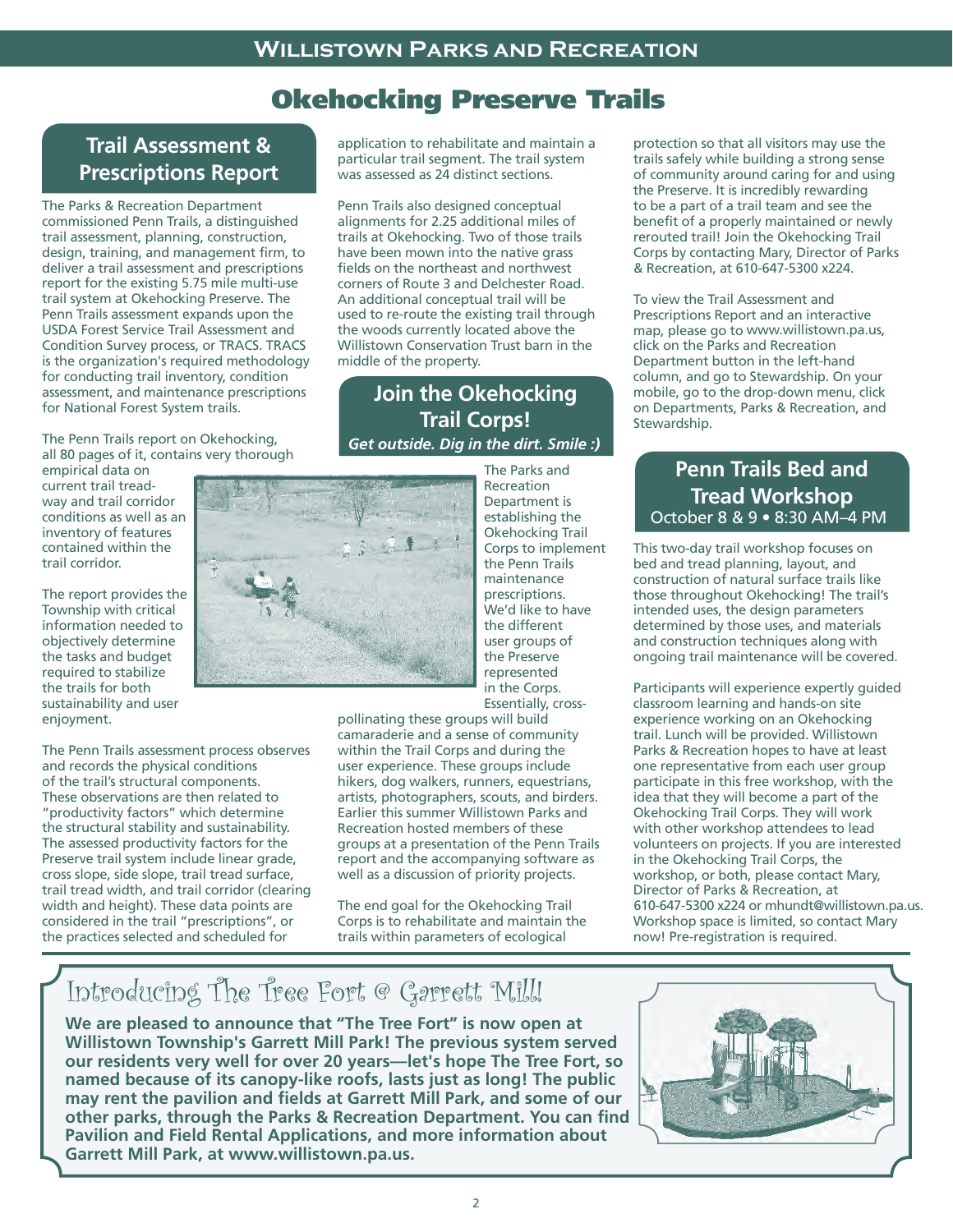# **Willistown Parks and Recreation**



 **Celebrating our community through people, parks, and programs.**

# *GO WilMa!*

(Get Outside around Willistown & Malvern!)

**Has your K-5 or teen child signed up for the national public library summer reading program and** *GO WilMa!* **at the Malvern or Paoli Libraries? Do not fret, it's not too late!** 

**This year's** *GO WilMa!*  **theme, based on the summer reading theme, "On Your Mark, Get Set, Read!", is "Be Well, Be Fit—Get Outside and Move It!" Following scavenger hunt clues provided in our Field Guide, participants explore the great outdoors and find Activation Stations hidden in the wonderful parks and special places in and around Willistown and Malvern. Your kids can experience the magic of reading and the thrill of adventure through this innovative outdoor adventure program based upon Get Outdoors York County.** 

**Named after a calisthenic or yoga move, our Activation Stations are**  **intended to get participants and their families moving. We hope that the simple activities inspire our adventurers to move more throughout the day!** 

**A great feature of this program is that you can do it on your own time. Meanwhile, you'll be reaping all the benefits of getting fresh air, being in nature, walking, and sharing quality time with family and friends. Stamp the Field Guide at the Activation Station rubbing posts and receive one raffle ticket per stamp. Attend the prize raffle at the Willistown Country Fair, August 23 at 6:30 PM in Greentree Park.**

**Check out** *GO WilMa!* **at www.willistown.pa.us, like us on Facebook, and sign up at Malvern or Paoli Library to receive the Field Guide and get started! The last day to submit your final stamps for prize raffle tickets is August 20.**

# End of summer FUN!

# Willistown's Country Fair @ Greentree Park

#### **Tuesday, August 23 • 5:30–7:30 PM**



Wrap up summer and gear up for the new school year join friends and neighbors for a beautiful afternoon in Greentree Park at our down-home Country Fair!

- **Live, local bluegrass by Raven Hill**
- **Sleepy Hollow Farms pony rides**
- **Petting zoo**
- **Stacey's Face Painting**
- **Center on Central's Interactive Music Circle**
- *GO WilMa!* **Prize Drawing @ 6:30 PM**
- **Interactive community booths**
- **The Pizza Wagon**
- **Whirled Peace Frozen Yogurt**

**Please leave your four legged friends at home.** Rain date: Thursday, August 25, 5:30–7:30 PM. Call 610-647-5300 x224 if weather is a question.

#### Fall Sports Programs with Jump Start Sports

#### Willistown Hummingbirds Soccer *Ages 3–6*

Boys and girls 3–6 years old learn the basics of soccer: dribbling, passing, trapping, shooting, and positioning. Each session consists of instruction, participation in fun, ageappropriate drills that are designed to teach skills, and low-key, non-competitive games. Dates: Saturdays, September 17–October 22 Time: 1–2 PM

Where: Greentree Park

Fee: \$75 Resident, \$85 Non-resident (Includes team T-shirt and award.)

#### Willistown Rookie League Baseball *Ages 5–7*

A fun introduction to coach pitch baseball for 5-7-year-olds. Players receive instruction in all basics of the sport and apply what they have learned in fun games. The games are non-competitive, no score is kept. Players who are not able to hit a pitched ball will be able to use a tee while learning. Each session includes instruction and game play. Dates: Saturdays, September 17–October 22 Time: 9 AM–10:15 AM Location: Mill Park Lower Field Fee: \$80 Resident, \$90 Non-Resident (Includes team T-shirt, MLB baseball cap, and award.)

#### Willistown Tee-Birds Tee-Ball *Ages 3–4*

A fun and highly instructional introduction to baseball! Boys and girls learn the basics of throwing, catching, fielding, batting, and



base running. They apply what they learn in fun, non-competitive games. Sessions are one hour long, one day per week. Players receive a Major League Baseball hat, team tee shirt, and participation trophy. Jump Start Sports staff members conduct the instruction and oversee the game while volunteer team coaches assist.

Dates: Saturdays, September 17–October 22 Time: 10:30–11:30 AM Location: Mill Park Lower Field Fee: \$80 Resident, \$90 Non-resident (Includes team T-shirt, MLB baseball cap, and award.)

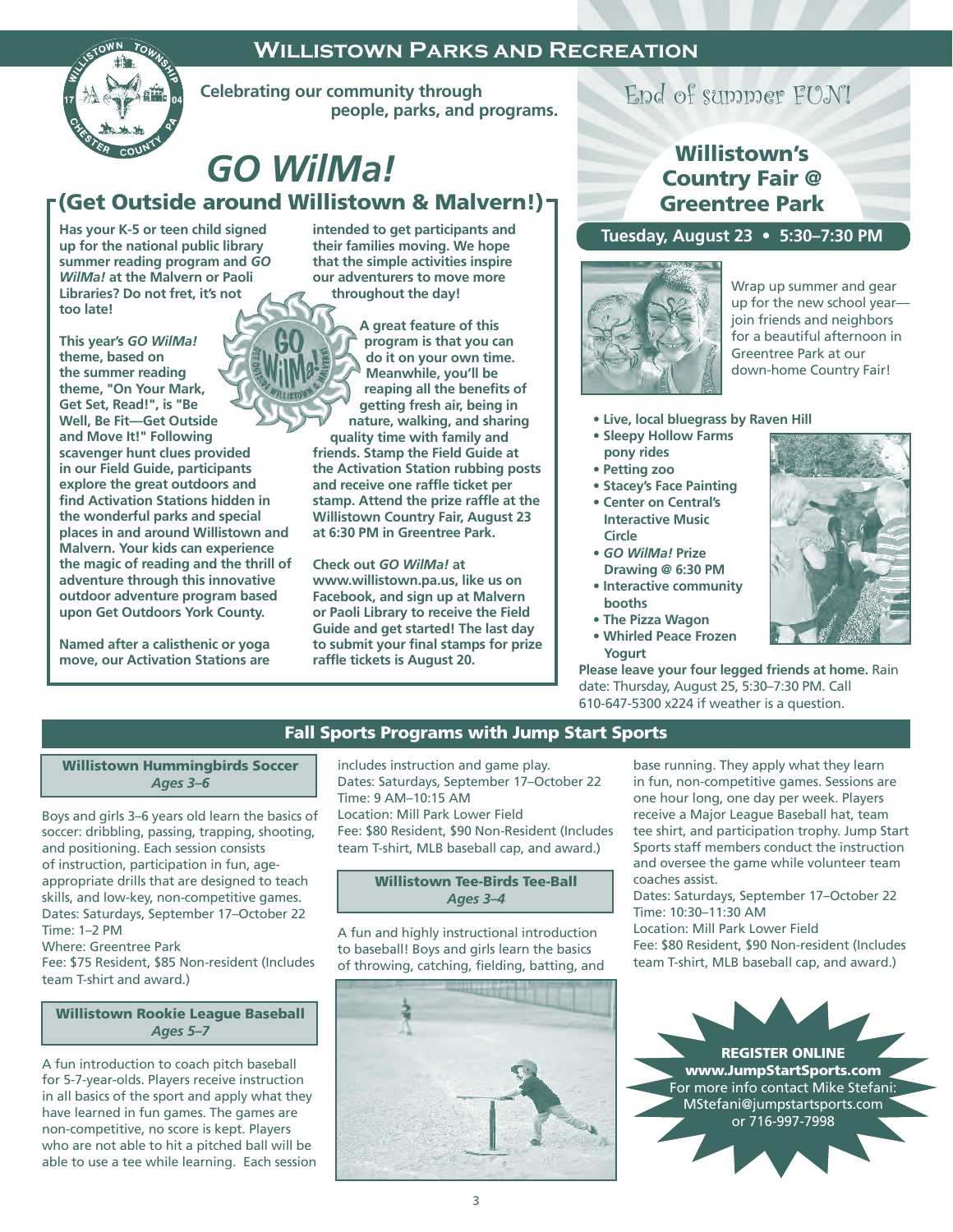# **Willistown Parks and Recreation**

# Parks & Recreation Board Openings

The volunteer Willistown Township Parks and Recreation Board (Board) is looking for enthusiastic Willistown residents to join their team!

The group advises the Board of Supervisors on parks and recreation related issues including improvements, programs, and policies. Board members assist the Director of Parks and Recreation by attending park events, registering guests, talking about our programs and parks, chatting with our constituents and receiving their feedback on our parks and programs. There are four events per year. Board members also assist with programs.

Board meetings are scheduled for the third Thursday of every month at 7 PM, however, the board meets about six times per year. To find out more about Willistown Parks and Recreation, visit www.willistown.pa.us.

Please address letters of interest and resumes to the Parks and Recreation Board and send to Mary Hundt, Director of Parks & Recreation, at mhundt@willistown.pa.us, or call 610-647-5300 x224 to discuss. The Parks and Recreation Board will review the applications, the Board will interview the applicants and make appointment recommendations to the Board of Supervisors who make the final decision.

*CRC, Willistown & You—Protecting Our Precious Water Resources! continued from page 1.*

lifeblood of our streams and rivers", and states that "protecting and restoring the watersheds in which they arise will provide benefits vital to the health and well-being of Pennsylvania's water resources and its citizens." Indeed, among other things like recreation and natural beauty, these local streams provide our community and others with drinking water essential to our survival.

According to CRC, the Upper Ridley Creek Watershed supplies 2.7 million gallons per day of drinking water for over 40,000 residents in Upper Providence, Middletown, and Nether Providence Townships, and Media Borough. Another 815,000 gallons are withdrawn daily from private and public wells in the watershed. Ridley Creek flows into the Delaware River. According to the Delaware River Basin Commission, the Delaware River, the longest free-flowing river east of the Mississippi, provides drinking water to 15 million people in New York, New Jersey, Pennsylvania, and Delaware. The work we do in the headwaters of Willistown Township has wide-reaching impact. Together, CRC, Willistown Township, and you can make a difference—please join us!

# WILLISTOWN COMMUNITY GARDEN

By Jennifer Becker, Willistown Gardener **Bee Conscientious**

Trekking through the field to my garden plot, I stop mid-stride as I notice them. From several yards away, through the groundhog-proof fencing, I spot them… tomatoes! Small, green, and unripe, they patiently nap on the long sun-drenched days. Hundreds of tiny tomatoes emerge from where, just days ago, there were bright yellow flowers awaiting pollination. In anticipation, I reminisce about summers gone by and eating these luscious treatsred, ripe, and juicy—right off the vines. My anticipation high, I can not wait to get back to my kitchen with the rest of my harvest to slice and sample.

As I turn to inspect the squash, cucumbers, fennel, chard, and watermelon, I notice them: Bees! Small, black and yellow, I hear their gentle buzzing as they busy themselves with their life's work collecting nectar to return to their hive and make honey for their offspring. They flit from flower to flower doing a crazy "number eight" dance. I watch amazed. Tiny grains

Friday, October 14 is preparation day. The group will cut cages to go around the trees for deer protection and cut weed mat. The mat is put on the ground around the plants so the grasses don't grow up inviting voles to nest and chew on the trunks. The plants will also be placed. A minimum of 10 volunteers is needed.

Saturday, October 15 is planting day. The group will be digging holes, laying down weed mat, planting 35 trees and 75 shrubs, caging them, and watering them. A minimum of 25 volunteers is needed.

These events are rain or shine with the exception of heavy rain or thunderstorms. If there are extreme weather predictions for Saturday, the storm date will be Sunday, October 16. Call CRC at 610-359-1440 for a recorded message if weather is a question.

Volunteers will be instructed on all aspects of the preparation and the planting. Gloves, water, and snacks will be provided. Volunteers can be as young as seven years old when accompanied by a parent. Please contact Lori Schnick of CRC to volunteer at of pollen stick to their furry bodies. A gift<sup>/</sup> to us, a bonus of their work—pollination occurs. We then receive an abundant harvest, all because of the busy bees.

There are more than 20,000 species of bees inhabiting the continents, except Antarctica. Queen honeybees lay 2,000 eggs every day in the early spring and 1,500 each day replace the daily casualties. Some worker bees perish naturally, but many are killed by the spraying of insecticides, pesticides, and herbicides. So much of our food supply is dependent upon bees, yet how do we thank them?

Have you had the pleasure of tasting a vine-ripened, sun-warmed tomato? Experienced the juice of a succulent peach drip down your arm after biting into this summer bounty? If you have had the pleasure of smelling fragrant spring flowers, tasting wild raspberries, or slicing a crimson-colored Brandywine tomato, then you must be thankful for the bees!

The Willistown Community Garden is a vibrant place to be. For information about becoming a garden member, contact Mary Hundt at mhundt@willistown.pa.us.

lori@crcwatersheds.org or 302-883-6767. If you are unable to attend all morning, please let Lori know what time frame you can help. Thank you!

CRC collaborated with Willistown Parks & Recreation and a landscape architect to come up with the riparian planting area, design, and plant list. To view the details of the project, go to www.willistown.pa.us under Departments, Parks & Recreation, Stewardship, and Serpentine Preserve.

Many thanks go to CRC for applying for the grants and to the Department of Conservation and Natural Resources for providing TreeVitalize and Rivers Conservation Program funding to CRC for this project!

\* Stroud is a preeminent and renowned water research center located in Avondale. Find out more about Stroud, and view their research publication, *Protecting Headwaters: The Scientific Basis for Safeguarding Stream and River Ecosystems*, at www.stroudcenter.org.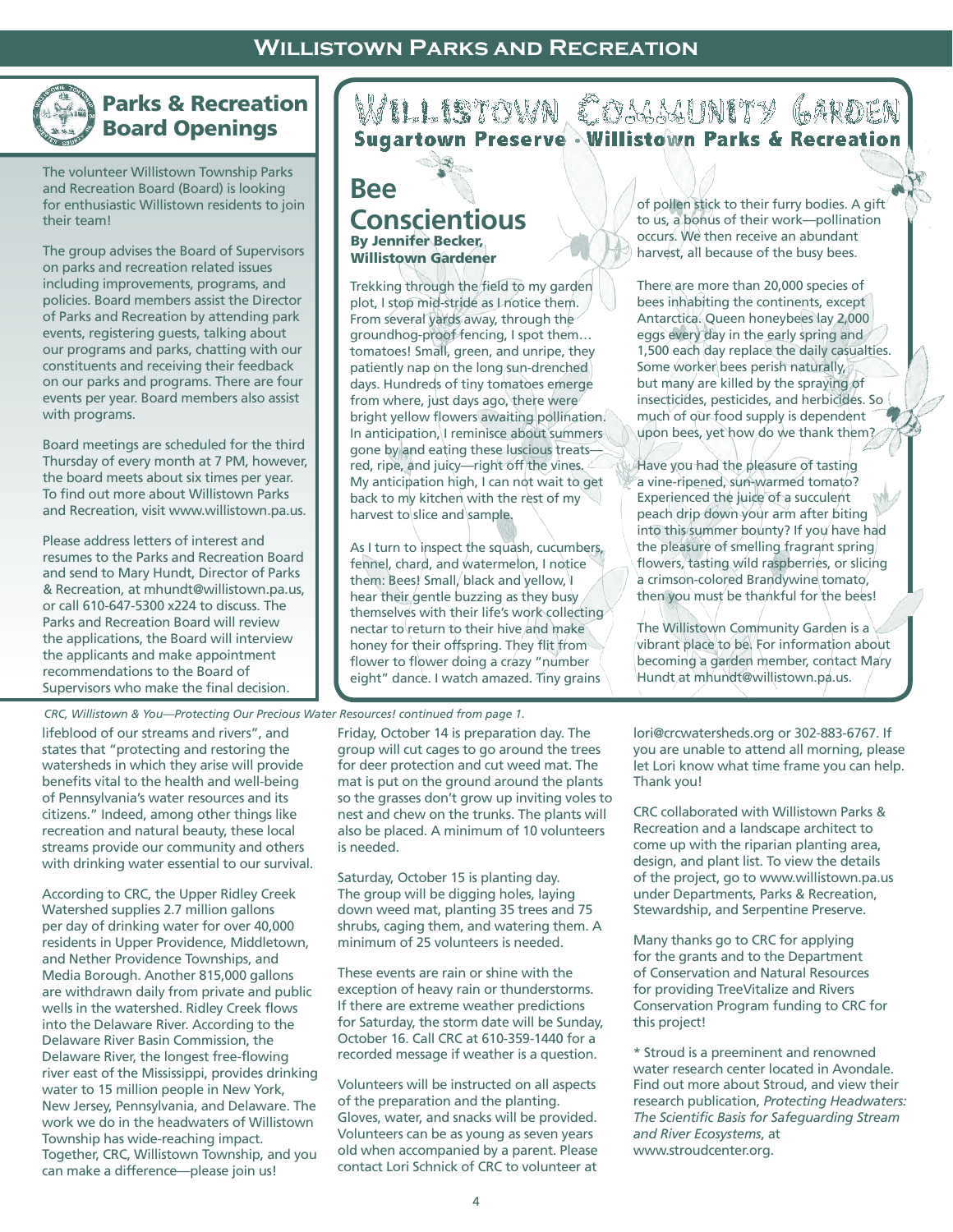# **Parks and Rec**

# **Recycling Roundup**

Okehocking Outings *Mark Your Calendars!* 

# Chester County Trail Club Hike

# **August 21 • 1:30 PM**

 Chester County Trail Club Hike Leader Thelma Douglas will take you on a 5 to 6-mile hike throughout Willistown



Township's Okehocking Preserve. For further information, please call Thelma at 610-644-9077. Call 267-565-0690 with questions the day of hike

 only. Meet at the red pole barn by the Route 3 (West Chester Pike) parking lot. Walk up the farmhouse driveway and you will see the barn nestled in the hillside. Bring a snack and water.



# Birding & Hawk Watch Festival

## **September 24 • 9 AM–2 PM**

The all-volunteer Okehocking Nature Center was formed with a simple mission: To connect people with nature through programming and improvement projects at Willistown Township's Okehocking Preserve. Join us for our third annual Birding & Hawk Watch Festival! Here's what you can expect:

- Live Raptors
- Guided bird walks for families and advanced birders
- Migration hawk watch
- Wildlife photography gallery
- Birding presentations
- Crafts and live animals from the Upper Main Line Y's Environmental Education **Center**
- Live bluegrass by Raven Hill, sponsored by Willistown Parks and Recreation.

Rain date: September 25, 9 AM–2 PM



# Chester County Household Hazardous Waste *Fall Recycling Event*

# **Saturday, October 8 • 9 AM–3 PM**

## **Chester County Government Services Center 601 Westtown Road, West Chester**

**This is a Chester County-sponsored event, not a Willistown Township event. Please note: No electronics waste. Do not leave chemicals, paints, poisons, etc. at the Township building. The Township does not have any capabilities for disposing of this material. Call the Willistown Township Recycling Commission Chairman, Jim Tate, with questions: 610-647-7361.**

#### Household Hazardous Waste Materials Accepted (*if properly labeled*)

#### Paint Products

- Oil-based paints
- Paint thinners
- Shellac
- Solvent-based paint products
- Stains/varnishes
- Strippers/removers
- Turpentine
- Wallpaper cement

#### Household Products

- Adhesives/solvents
- Drain openers
- Dry cleaning fluid
- Kerosene
- Mothballs/flakes
- Rechargeable batteries: lithium, ni-cad, and button
- Rug cleaners
- Spot removers
- Toilet bowl cleaners

# • Wood/metal cleaners

## Outdoor Products

- Asphalt sealers
- Caulking compounds
- Joint compound
- Rodent poison
- Roof cements • Swimming pool
- chemicals
- Weed killers
- Septic tank degreasers

#### Automotive Products

- Antifreeze
- Batteries of lead-acid type: car, truck, motorcycle, lawn mowers, and marine
- Carburetor cleaners • Fuel additives
- Gas/oil mixtures
- Gasoline
- Grease/rust solvents
- Transmission/brake fluids

#### **Other**

- Acids/caustics/solvents
- Flammables
- Lead
- Mercury-bearing items: thermometer switches
- Organic peroxide
- Oxidizers
- Pesticides
- Reactive metals

• Reactives

- Items NOT Accepted • Non-recyclable alkaline
- batteries
	- Ammunition
	- Appliances
	- Asbestos
	- Electronics Waste
	- Explosives
	- Freon appliances
	- Oxygen/helium/propane gas cylinders
	- Infectious/medical waste
	- Latex paint (water-based)
	- PCBs
	- Pressurized CFCs & HCFCs • Radioactive waste
	- Tires
	- Used motor oil
	- White goods
	- Unidentified waste
	- Smoke Detectors
	- Fire Extinguishers

**Note**: Latex paint is not hazardous waste! Take the top off the paint can and place it outside, away from pets and children. If the can is very full, absorb the paint by mixing it with sawdust, clay-based cat litter, shredded paper, or rags. When the paint is solidified, put the can in the trash.

# Wood Chipping for Residents! **November 5 • 9 AM–1 PM**

## **Coxe Memorial Campus, 688 Sugartown Road, Malvern**

Residents may bring tree, bush, and shrub limbs and branches no greater than 14" in diameter. They will be unloaded and chipped free of charge. Thanks to the Public Works Department for managing this event!

Only wood described at left will be accepted! No furniture, ladders, fence posts/railings, telephone poles, landscape or construction wood, paneling, scrap wood, or wood with nails, hooks, or metal. Also, no leaves or grass.

**Note: This is a wood-chipping event only. Willistown residents only—no contractors.**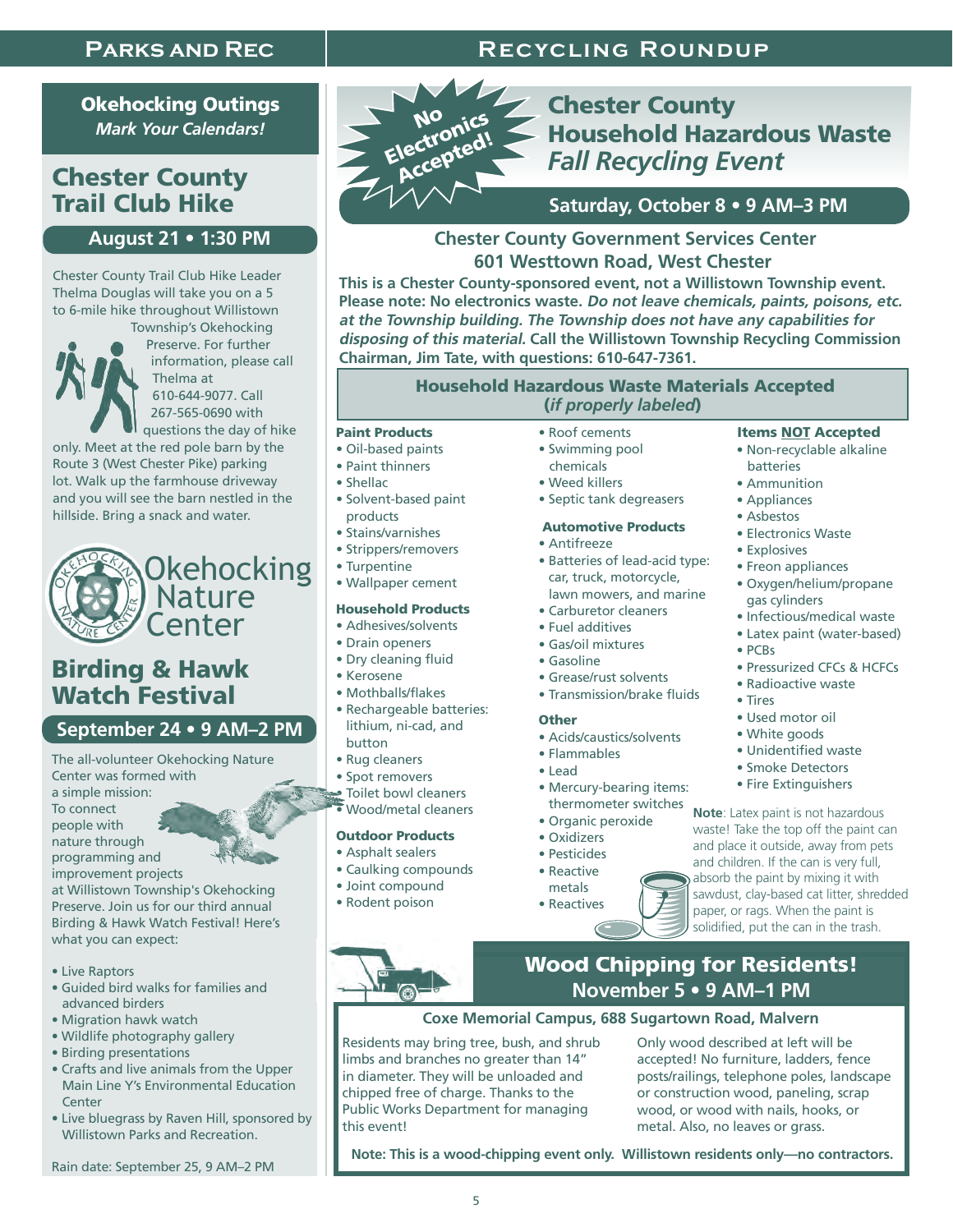# Lanchester Landfill Accepts TVs, Computers, & Accessories in 2016! Recycling News

We have exciting recycling news—Lanchester landfill temporarily recycles TVs and computers at no charge! It has become impossible to recycle TV monitors, including flat screen TVs, unless one is willing to pay anywhere from \$75 to \$300 to a recyclables' hauler. In response to this problem, Chester County's Lanchester Landfill has established a temporary recycling program to help alleviate the recycling of TVs and computer systems at no charge.

Here's the drill: Go to Lanchester Landfill, located at Route 322 (Division Highway) and Horseshoe Pike in Narvon, PA. It is about two miles past the intersection of Routes 322 and 10, approximately 32 miles from Willistown Township. The site is well marked. Enter on the right, follow the recycling signs for a short distance. No need to drive on the huge scale to weigh your items. Stay to the right in drive-through lane #5. The drop location will be evident. Usually, there is an attendant who will unload items for you. If not, walk to the nearby scale house to ask for assistance. The drop-off hours are 7 AM–4:30 PM weekdays and 7 AM–11:30 AM on Saturdays.

This drop-off recycling program is for residents only. Commercial haulers will not be allowed to drop off large quantities of TVs and computers at no charge. Lanchester Landfill will accept up to three TV and three computer systems per drop-off at no charge through November 30. Computer and TV peripherals may also be dropped off. An individual may use the landfill multiple times. Chester County will evaluate the program after November 30 to determine if it will continue in 2017.

To lighten one's load, we remind you that computers and computer accessories (no monitors), working or not working, may be recycled at any Staples and Goodwill stores. Monitors and TVs are not accepted at these stores or Best Buy; however, Best Buy accepts computer accessories including keyboards, printers, CPUs (towers), mice, VCRs, and set-top boxes.

Lanchester Landfill accepts many other items for recycling, too. There is a "No Charge" and "Charge" list at www.chestercountyswa.org, click on Recycling, For Residents, and Recycling at the Lanchester Landfill.

Residents may, understandably, question whether it's worth driving 64 miles round trip to dispose of a TV. As of July, Lanchester is the only location that the Willistown Recycling Commission knows of where TVs can be disposed of for free. Waste haulers are not permitted to accept them in curbside trash or recyclables. Special pick-up arrangements are possible with some haulers; however, the cost can be considerable. Your choice is to hold onto a TV forever or make the drive. Our suggestion is to check the list of items on the website that the landfill accepts and take them along with your TV(s) and computers. Once you reach Honey Brook, you are in "Amish Country". There are produce farms to visit, and, to satiate your pallet, restaurants are located about a half mile from the landfill. Make your recycling trip enjoyable as well as productive!

#### Shugart's Sunday BBQ & **Bluegrass**

*Sunday, September 11, 2–6 PM* Named for Sugartown's tavern keeper, Eli Shugart, Shugart's BBQ & Bluegrass is an afternoon of food, music, and family fun at Historic Sugartown. Enjoy handcrafted spirits tastings by Manatawny Still Works and old time sodas by Maine Root, BBQ by Phoenixville's Uncle B's BBQ Smoke Shack, beer by Victory Brewing Company, music by Summit Hill Bluegrass, hayrides by Sugartown Strawberries, and more. Admission: \$40 Adults, \$10 Children ages  $3 - 10.$ 

#### Sugartown at Sundown Lantern Tours *Friday & Saturday, October 21–22, 6–9 PM*

Experience Sugartown in a whole new light! Join our knowledgeable guides as they lead you through Historic Sugartown by lantern. Along with Sugartown's rich history, you'll hear lesser known and possibly chilling tales about the village.



**Community**

Enjoy hot cider and treats after your tour. The lantern tours will take place at 6:30 and 7:30 PM, and will last approximately one hour. Pre-registration is required, and space is limited. Admission: \$8/Adults, \$6/Children ages 10 & younger.

#### Paper Marbling Workshop *Saturday, November 5, 9 AM–2 PM*

Learn to create marbled paper in Historic Sugartown's Bindery! Marbling is the art of floating and designing watercolors on a base fluid then permanently transferring the design to paper. Colonial Williamsburgtrained instructor, Ramon Townsend of ColonialBindery.com, will lead the class. Workshop Admission: \$65/Adult, \$50/Child (Ages 8–17). All supplies included. Preregistration is required, and space is limited to 8 participants.

#### Book Binding Workshop *Saturday, November 19, 9 AM–2 PM*

Colonial Williamsburg-trained instructor, Ramon Townsend of ColonialBindery.com,will lead the class through the binding process, and participants will be provided step-by-step written instructions to take home. Workshop Admission: \$75/ Participant, all supplies included. Ages 14 & Up. Pre-registration is required.

## Weekend Guided Tours *Saturdays, 11 AM–4 PM*

*Sundays, 1–4 PM*

**To purchase tickets, visit www.HistoricSugartown.org or call 610-460-2667.**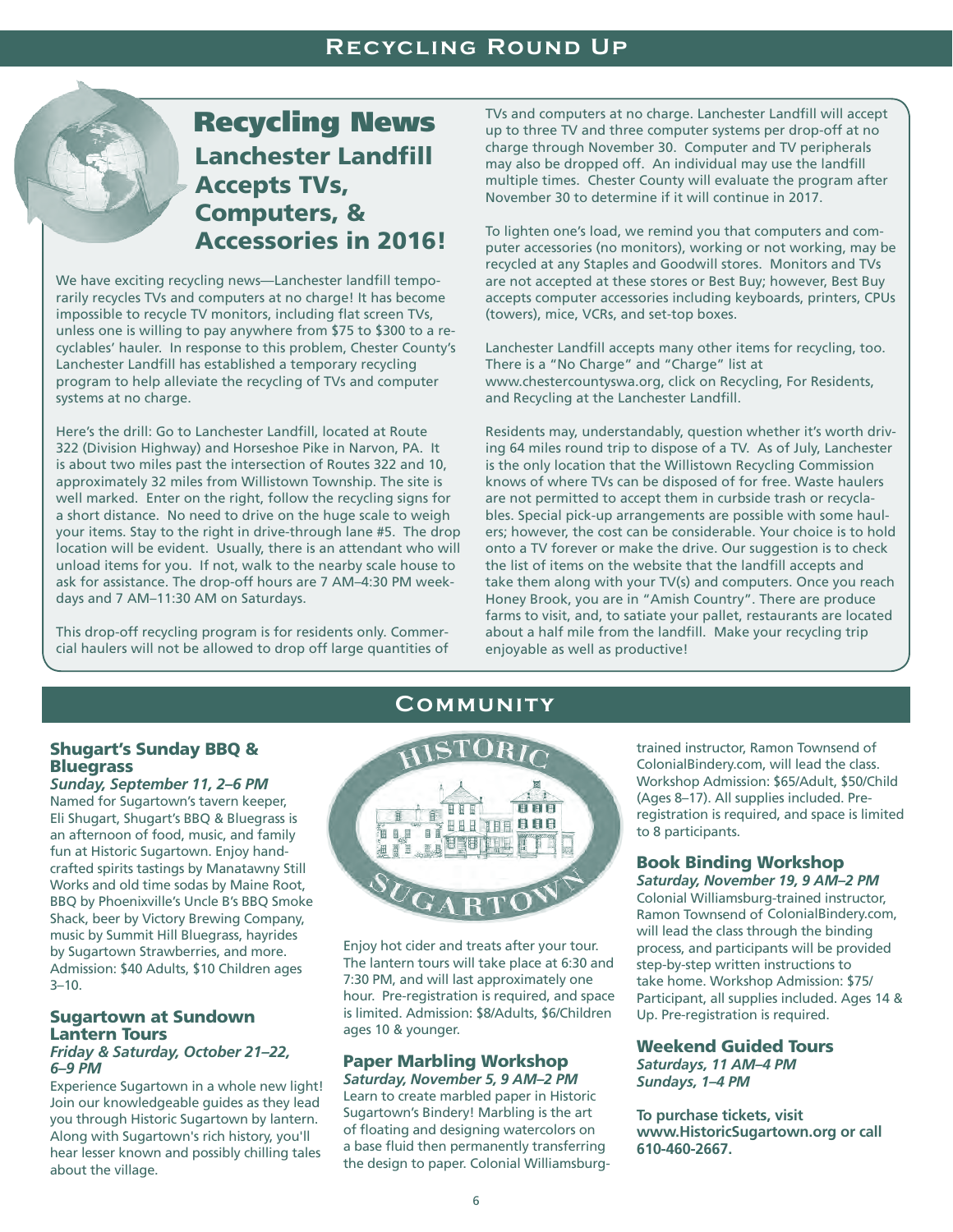# **Community**

# LIBRARY NEWS

## **Malvern Public Library**

Our summer programming is winding down! If you participated in the Summer Reading Program, be sure to bring in your reading log by Friday, August 19 to receive your prizes and your *GO WilMa!*  Field Guides by Saturday, August 20 for your prize raffle tickets.

Join us at Greentree Park on August 23 for the *GO WilMa!* prize raffle drawing and end of summer celebration!

Sign up for fall storytimes beginning the Wednesday after Labor Day. Check at the Library for the times.

After a summer hiatus, our book club and knitting group resumes in September. Check the Library website to see our calendar of events and get the details about these activities and more.

Mark your calendars for Malvern Harvest on September 25. Visit the Library's table for books, bags, and a special craft!

Read to our therapy dogs! Sign up for a time slot at the library and read to either Kaya or Holly. Time slots are twenty minute intervals on Tuesdays, 4:30–6:30 PM, and Thursdays, 3–4 PM all year long.

The Malvern Library is at Burke Park! On the second Sunday of the month, we'll have a booth there with books and more between 9 AM and 1 PM. We hope to see you there!

## **Paoli Library**

Stop by Paoli Library and find out why we call it the "Biggest Little Library Around." Stay awhile at our new laptop counter and use our free Wi-Fi. While you're visiting, browse our collection of popular titles and bestselling books, movies, and music CDs. Too busy to stay? Use our app to place holds from home. We'll let you know when your items are ready.

Have you signed up yet for "On Your Mark, Get Set, Read," our summer

reading program for children? When you sign up for summer reading, you'll also be signed up for *GO WilMa!*, the family outdoor adventure program. There's still time to get

your calendar stamped and collect your weekly summer reading prizes. Prizes are awarded until Labor Day weekend. Come into the library today!

Babies and young children are learning all the time and need to hear words every day. On Wednesdays and Thursdays, Paoli Library offers storytimes at 11 AM for children under the age of six. There is also a special storytime for babies up to eighteen months, on Thursdays at 10 AM. We even have a bilingual Spanish/English storytime, and one entirely in German. Storytimes help your child prepare for preschool and kindergarten through developmentally relevant stories, rhymes, songs, and playtime activities. No need to register in advance!

Paoli Library has a new Writers' Group for adults. Members meet on Thursdays at 12:30 PM to review their work, trade literary tips, make friends and have fun! Connect with other writers and build a thriving community together. All writers and should-be writers are welcome!

Our Mystery Book Group and Art Book Club will be meeting again starting in September, dates and times are posted on our website.

**For more information on library hours, services, and programs:**

> MALVERN PUBLIC LIBRARY: 1 East First Ave. Malvern www.ccls.org or 610-644-7259

PAOLI LIBRARY: 18 Darby Road, Paoli www.tredyffrinlibraries.org or 610-296-7996



Paoli Battlefield programs are led by the Paoli Battlefield Preservation Fund (PBPF) and The Paoli Memorial Association (PMA).

#### **National Historic Landmark Designation**

The PBPF's effort to have the Paoli Battlefield named as a National Historic Landmark is moving along. We are working with government historic preservation agencies on the County, State, and Federal levels. Check our website for updates: www.pbp-finc.org.

#### **Revolutionary Lecture Series**

This September begins our 6th year presenting these extremely popular dinner lectures by many noted authors and historians held at the General Warren Inn. Join us the second Monday of each month except December. This season will include Chris Reardon, Gene Pisasale, Mike Kochan, Don Hagist, Tim McGrath, Laurie Hall, Elizabeth Beatty, and Nancy Loane. The lectures begin seating at 5:45 PM and end about 8:00 PM, and cost is \$49 per person. Many of the authors bring their latest books for purchase and autographing for our guests.

#### **Paoli Battlefield Heritage Day**

*Saturday, September 24, 11 AM–5 PM* The fourth annual family historical fun day will be held on the Battlefield at Monument and Wayne Ave in Malvern. We'll have kids games, food, crafts, numerous demonstrations and more. Our closing memorial military salute begins at 3:30 PM. The Dedication of the new Veteran's Memorial will be part of the Military Salute. We encourage Veterans and their families to attend and Veterans to share about their military service. Admission is by donation: \$8 per person, kids and veterans \$5, and \$20 per family. Parking is free on site. All proceeds are to support the Park and Battlefield projects and upkeep.

**Paranormal Tour** *Saturday, October 8, 6–11 PM*

**PMA & PBPF Dinner & Silent Auction** Thursday, October 13, *6–9 PM* People's Light and Theater